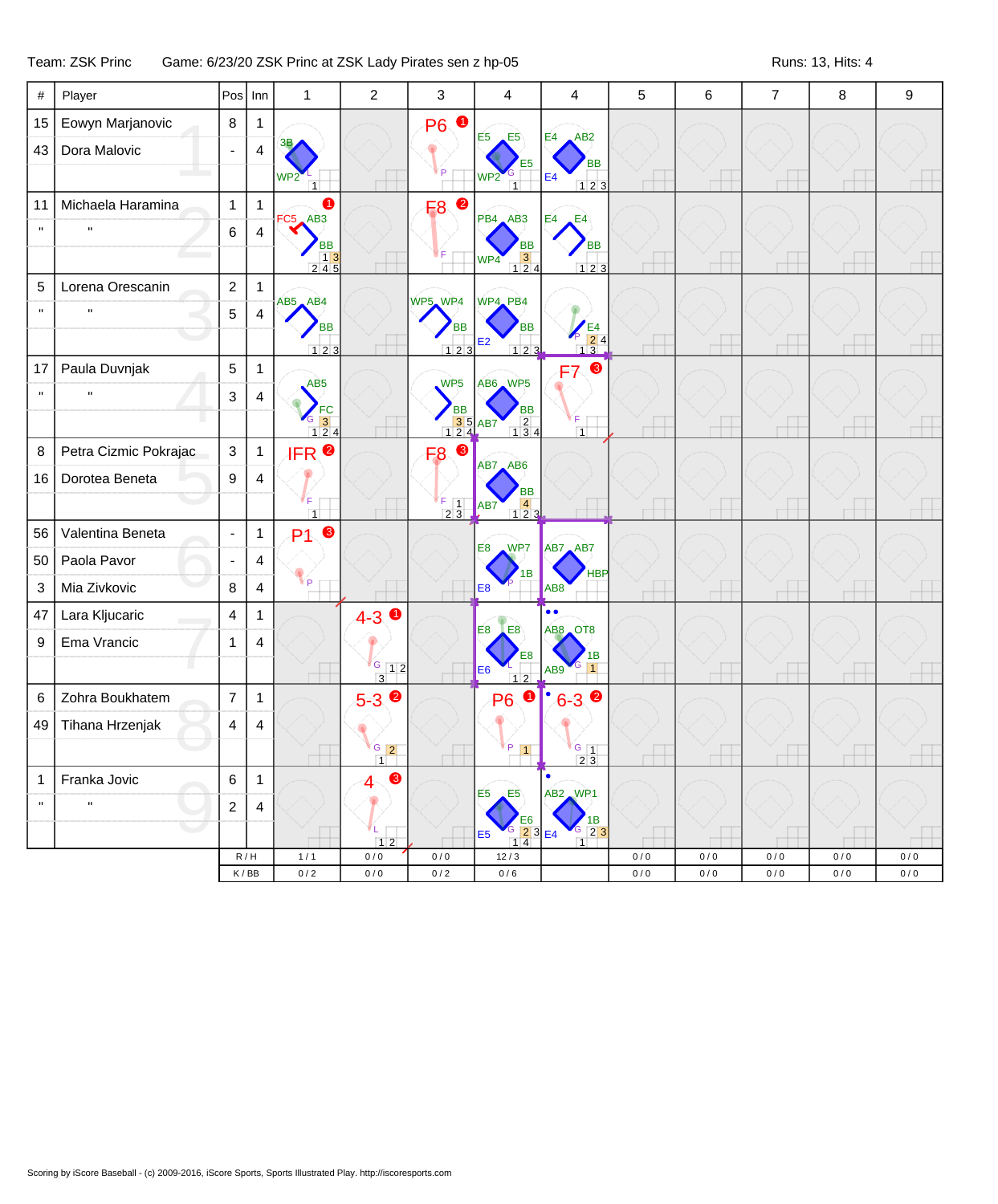## Team: ZSK Lady Pirates Game: 6/23/20 ZSK Princ at ZSK Lady Pirates sen z hp-05 Runs: 0, Hits: 0

| $\#$         | Player         | $Pos$ Inn                          |                | $\mathbf{1}$                                                       | $\sqrt{2}$                                               | $\mathsf 3$          | $\overline{\mathbf{4}}$                                     | $\sqrt{5}$     | $\,6\,$            | $\overline{7}$ | $\bf 8$                | $\boldsymbol{9}$ |
|--------------|----------------|------------------------------------|----------------|--------------------------------------------------------------------|----------------------------------------------------------|----------------------|-------------------------------------------------------------|----------------|--------------------|----------------|------------------------|------------------|
| $\mathbf{1}$ | Tea Seric      | $\,8\,$                            | $\mathbf{1}$   | $\bullet$                                                          |                                                          |                      | $\bullet$                                                   |                |                    |                |                        |                  |
|              |                |                                    |                | $\mathsf{K}$                                                       |                                                          |                      | $\mathsf{K}$                                                |                |                    |                |                        |                  |
|              |                |                                    |                | $\begin{array}{c c} & 2 & 3 \\ 1 & & \end{array}$                  |                                                          |                      | $\begin{array}{c c} 2 & 3 \end{array}$                      |                |                    |                |                        |                  |
| $\sqrt{5}$   | Ina Simicevic  | $\,6\,$                            | $\mathbf{1}$   | $\bullet$<br>$\mathsf{K}$                                          |                                                          |                      | $\bullet$                                                   |                |                    |                |                        |                  |
|              |                |                                    |                |                                                                    |                                                          |                      | K                                                           |                |                    |                |                        |                  |
|              |                |                                    |                | $\begin{array}{c} 12 \\ 34 \end{array}$                            |                                                          |                      | $\begin{array}{ c c }\n\hline\n3 & 4 \\ 1 & 2\n\end{array}$ |                |                    |                |                        |                  |
| 23           | Kristina Kucko | $\sqrt{2}$                         | $\mathbf{1}$   | $\bullet$<br>P <sub>1</sub>                                        |                                                          |                      | E6                                                          |                |                    |                |                        |                  |
| $\mathbf{u}$ | $\mathbf{u}$   | $\overline{7}$                     | $\overline{4}$ |                                                                    |                                                          |                      | <b>BB</b>                                                   |                |                    |                |                        |                  |
|              |                |                                    |                | $\begin{array}{c c}\n2 & 2 & 4 \\ \hline\n1 & 3\n\end{array}$<br>X |                                                          |                      | $\begin{array}{r} 14 \\ 235 \end{array}$                    |                |                    |                |                        |                  |
| $\bf 8$      | Iva Durovic    | $\overline{7}$                     | $\mathbf{1}$   |                                                                    | $\bullet$<br>K                                           |                      | ❸<br>$\mathbf K$                                            |                |                    |                |                        |                  |
| $\mathbf{u}$ | $\mathbf{u}$   | $\overline{c}$                     | $\overline{4}$ |                                                                    |                                                          |                      |                                                             |                |                    |                |                        |                  |
|              |                |                                    |                |                                                                    | 12                                                       |                      | $12$                                                        |                |                    |                |                        |                  |
| 12           | Paula Jurkovic | $\overline{5}$                     | $\mathbf{1}$   |                                                                    | $\bullet$<br>X                                           |                      |                                                             |                |                    |                |                        |                  |
|              |                |                                    |                |                                                                    |                                                          |                      |                                                             |                |                    |                |                        |                  |
|              |                |                                    |                |                                                                    | $12$                                                     |                      |                                                             |                |                    |                |                        |                  |
| 4            | Klara Bacic    | $\mathfrak{S}$                     | $\mathbf{1}$   |                                                                    | 8<br>K                                                   |                      |                                                             |                |                    |                |                        |                  |
| $\mathbf{H}$ | $\mathbf{u}$   | $\mathbf{1}$                       | $\overline{4}$ |                                                                    |                                                          |                      |                                                             |                |                    |                |                        |                  |
| $\mathbf{u}$ | $\mathbf{u}$   | 3                                  | $\overline{4}$ |                                                                    | $\begin{array}{c c} & 1 & 3 \\ \hline 2 & & \end{array}$ |                      |                                                             | ł              |                    |                |                        |                  |
| 9            | Lara Glavinic  | $\mathbf{1}$                       | $\mathbf{1}$   |                                                                    |                                                          | $\bullet$<br>K       |                                                             |                |                    |                |                        |                  |
| $\mathbf{u}$ | $\mathbf{u}$   | $\overline{\mathbf{4}}$            | $\overline{4}$ |                                                                    |                                                          |                      |                                                             |                |                    |                |                        |                  |
|              |                |                                    |                |                                                                    |                                                          | 12                   |                                                             |                |                    |                |                        |                  |
| 11           | Edna Hajak     | $\boldsymbol{9}$                   | $\mathbf{1}$   |                                                                    |                                                          | $\bullet$<br>K       |                                                             |                |                    |                |                        |                  |
|              |                |                                    |                |                                                                    |                                                          |                      |                                                             |                |                    |                |                        |                  |
|              |                |                                    |                |                                                                    |                                                          | 23<br>$\overline{1}$ |                                                             |                |                    |                |                        |                  |
| 14           | Gita Crncevic  | $\overline{\mathbf{4}}$            | $\mathbf{1}$   |                                                                    |                                                          | $\bullet$<br>X       |                                                             |                |                    |                |                        |                  |
| $\mathbf{u}$ | $\mathbf{H}$   | $\mathbf{3}$                       | $\overline{4}$ |                                                                    |                                                          |                      |                                                             |                |                    |                |                        |                  |
| $\mathbf{u}$ | $\mathbf{u}$   | $\mathbf{1}$                       | $\overline{4}$ |                                                                    |                                                          | $\boxed{1}$          |                                                             |                |                    |                |                        |                  |
|              |                | R/H<br>$\mathsf K\,/\,\mathsf{BB}$ |                | $0/0$<br>$2/0$                                                     | $0/0$<br>$3/0$                                           | $0/0$<br>$3/0$       | $0\,/\,0$<br>$3/1$                                          | $0/0$<br>$0/0$ | $0\,/\,0$<br>$0/0$ | $0/0$<br>$0/0$ | $0\,/\,0$<br>$0\,/\,0$ | $0/0$<br>$0/0$   |